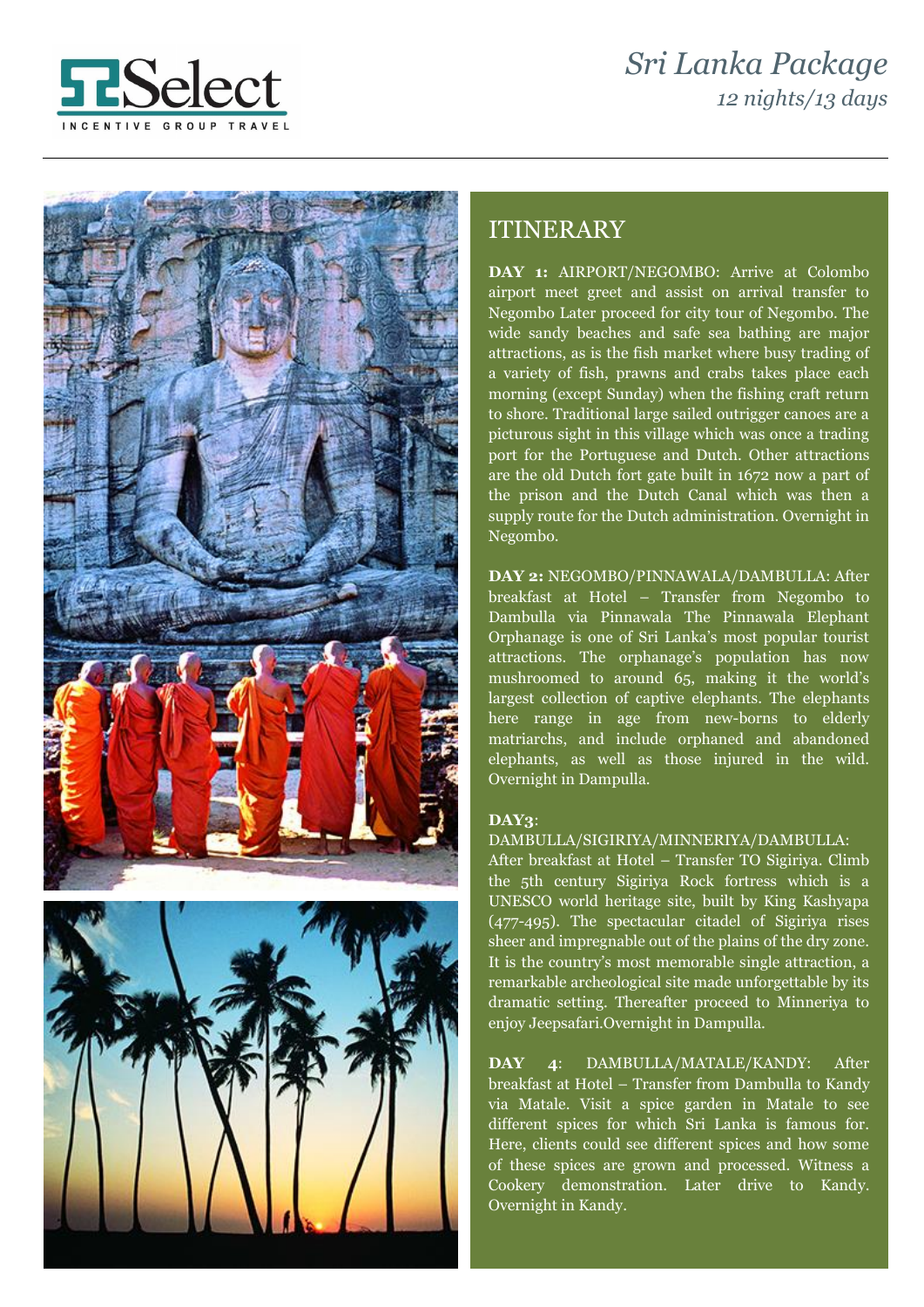



**DAY 5**: KANDY SIGHTSEEING: After breakfast proceed for city tour of Kandy, enjoy a sightseeing tour of Kandy which is a UNESCO world heritage site. The historic city about 480m above sea level surrounded by mountains was known to Sri Lankan as Kanda Uda Rata, which means the hill country. Kandy was home to Sri Lanka's last independent Kingdom, which survived two centuries of colonial incursion before finally falling to the British at the beginning of the nineteenth century. Visit the Temple of the tooth, the royal Botanical Gardens, the Peradeniya University campus and catch a panoramic view of the picturesque town from Upper Lake Drive.

**DAY 6**: KANDY/NUWARA ELIYA: After breakfast at the hotel – Transfer to Nuwara Eliya from Kandy. Overnight in Kandy.

**DAY 7**: NUWARA ELIYA: After breakfast proceed for city tour of Nuwara Eliya, Nuwara Eliya meaning "the city of dawn" is the town at the highest elevation (about 2000m above sea level) in Sri Lanka and its tallest peak, Piduruthalagala (2555m) could be seen from here. About 15km away is Seetha Amman Temple, said to be built at the spot where Ravana held Sitha captive, as related in the Ramayana. The small temple has a collection of statues, including a couple of Kali images. Overnight in Nuwara Eliya.

**DAY 8**: NUWARA ELIYA / YALA: After breakfast at the hotel – Transfer to Yala from Nuwara Eliya. Overnight in Yala.

**DAY 9**: YALA SAFARI: After breakfast proceed to enjoy Safari Yala National park is Sri Lanka's most visited wildlife reserve. Yala covers an area of 1260 square kilometers. Overnight in Yala.

**DAY 10**: YALA/SOUTH COAST: Breakfast at the hotel – Transfer from Nuwara Eliya to South Coast.

**DAY 11**: VISIT KOSGODA / BALAPITIYA: Breakfast at the hotel. Visit Kosgoda Turtle Hatchery. Established in 1981, the Kosgoda turtle hatchery in the Southern province was one of the earliest attempts to safeguard local turtles from extinction. Thereafter transfer to Balapitiya. Enjoy a boat ride in Madhu River.

**DAY 12**: SOUTH COAST/COLOMBO/COLOMBO CITY TOUR: After breakfast at Hotel – Transfer from Beruwala to Colombo. Later proceed for city tour of Colombo.

**DAY 13**: COLOMBO/AIRPORT: After breakfast at the hotel - Transfer from Colombo to Airport for your departure.